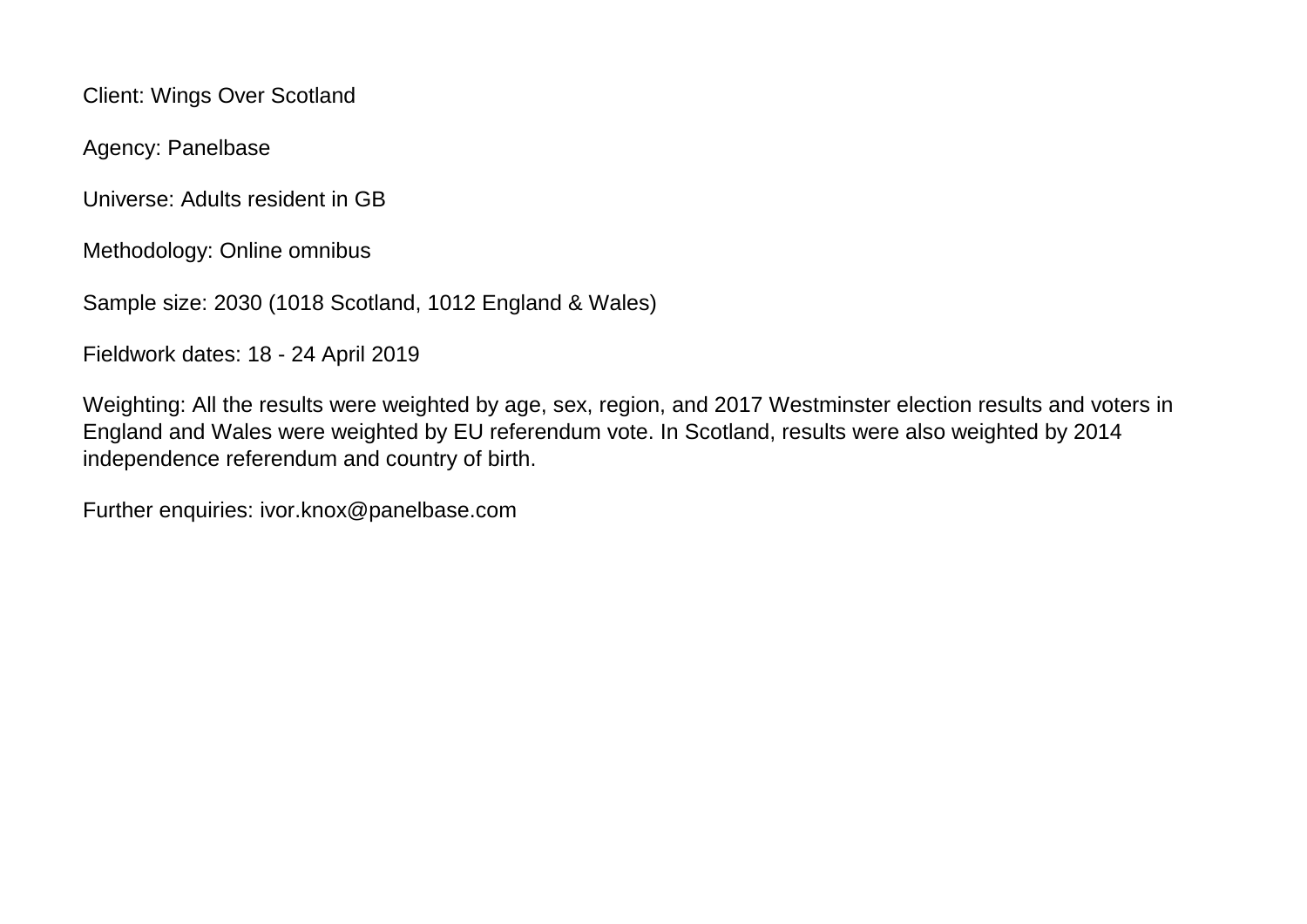| Male ><br>Male ><br>Male x<br>Female<br>Female<br>Female<br>ABC1<br>C <sub>2</sub> DE<br>Con<br>Lab<br>Lib Dem<br>SNP<br>I voted<br>I voted<br>I did not<br>$16 - 34$<br>$35 - 54$<br>$55+$<br>x 16-34 x 35-54<br>No<br>x 55<br>Yes<br>vote<br>162<br>177<br>170<br>453<br>245<br>233<br>317<br>1018<br>151<br>152<br>206<br>565<br>58<br>405<br>501<br>112<br>Total<br>(152)<br>(157)<br>(173)<br>(154)<br>(203)<br>(219)<br>(190)<br>(448)<br>(458)<br>(112)<br>(1018)<br>(178)<br>(556)<br>(462)<br>(56)<br>(360)<br>170<br>565<br>233<br>317<br>112<br>Q23. The Government is considering<br><b>Base: All respondents</b><br>1018<br>151<br>162<br>177<br>152<br>206<br>453<br>245<br>58<br>405<br>501<br>changes relating to gender and sex on<br>(152)<br>(157)<br>(173)<br>(154)<br>(178)<br>(203)<br>(556)<br>(462)<br>(219)<br>(190)<br>(56)<br>(360)<br>(448)<br>(458)<br>(112)<br>(1018)<br>the form for the next national census.<br>51<br>105<br>21<br>501<br>58<br>73<br>109<br>263<br>238<br>145<br>256<br>68<br>90<br>103<br>151<br>194<br>They mean the same thing - namely, whether a<br>What is your personal understanding of<br>person is a man or a woman.<br>46%<br>49%<br>45%<br>56%<br>58%<br>38%<br>43%<br>53%<br>47%<br>53%<br>62%<br>45%<br>36%<br>46%<br>48%<br>51%<br>the words "gender" and "sex"?<br>53<br>77<br>78<br>32<br>146<br>191<br>413<br>64<br>56<br>77<br>85<br>261<br>152<br>101<br>179<br>43<br>They mean different things - "sex" means a person's<br>biological structure, "gender" means the way they<br>41%<br>42%<br>33%<br>31%<br>45%<br>41%<br>43%<br>56%<br>46%<br>38%<br>39%<br>51%<br>46%<br>33%<br>32%<br>44%<br>think of themselves, dress and act.<br>Something else/don't know<br>17<br>104<br>20<br>12<br>26<br>33<br>54<br>19<br>18<br>41<br>63<br>16<br>27<br>18<br>16<br>12%<br>6%<br>8%<br>8%<br>10%<br>13%<br>11%<br>10%<br>11%<br>7%<br>14%<br>7%<br>12%<br>8%<br>11%<br>16%<br>1018<br>151<br>162<br>177<br>152<br>170<br>206<br>565<br>453<br>245<br>233<br>58<br>317<br>405<br>501<br>112<br>Q24. The former tennis player Martina<br><b>Base: All respondents</b><br>Navratilova recently expressed the view<br>(152)<br>(157)<br>(173)<br>(219)<br>(190)<br>(360)<br>(448)<br>(1018)<br>(154)<br>(178)<br>(203)<br>(556)<br>(462)<br>(56)<br>(458)<br>(112)<br>that "trans women" - biologically-male<br>53<br>98<br>360<br>129<br>37<br>198<br>343<br>'Trans women" should NOT be allowed to compete<br>638<br>86<br>108<br>133<br>65<br>146<br>278<br>205<br>242<br>people who identify as female - should<br>against biological women in physical sports<br>63%<br>57%<br>67%<br>75%<br>43%<br>58%<br>71%<br>64%<br>61%<br>84%<br>55%<br>63%<br>63%<br>60%<br>68%<br>47%<br>not be allowed to compete against<br>women in women's sports such as tennis<br>82<br>38<br>59<br>"Trans women" SHOULD be allowed to compete<br>137<br>28<br>39<br>23<br>12<br>55<br>10<br>53<br>10<br>56<br>21<br>18<br>15<br>because their male physiology gives<br>against biological women<br>13%<br>19%<br>11%<br>9%<br>25%<br>14%<br>6%<br>15%<br>12%<br>4%<br>23%<br>17%<br>12%<br>14%<br>12%<br>19%<br>them an unfair advantage in sports<br>244<br>48<br>31<br>51<br>107<br>99<br>38<br>36<br>35<br>29<br>48<br>47<br>123<br>121<br>12<br>81<br>Don't know<br>where size/musculature/strength are<br>factors. What is your opinion?<br>24%<br>22%<br>32%<br>29%<br>23%<br>22%<br>27%<br>22%<br>20%<br>25%<br>26%<br>24%<br>16%<br>12%<br>20%<br>34%<br>162<br>233<br>112<br><b>Base: All respondents</b><br>1018<br>151<br>177<br>152<br>170<br>206<br>565<br>453<br>245<br>58<br>317<br>405<br>501<br>Q25. In your opinion, is it ever possible<br>for a human to genuinely change from<br>(190)<br>(56)<br>(458)<br>(112)<br>(1018)<br>(152)<br>(157)<br>(173)<br>(154)<br>(178)<br>(203)<br>(556)<br>(462)<br>(219)<br>(360)<br>(448)<br>male to female or vice versa?<br>42<br>25<br>10<br>44<br>30<br>10<br>107<br>55<br>18<br>44<br>13<br>53<br>77<br>60<br>26<br>Yes - people can change between male and female<br>163<br>simply by declaring themselves to be the opposite |
|--------------------------------------------------------------------------------------------------------------------------------------------------------------------------------------------------------------------------------------------------------------------------------------------------------------------------------------------------------------------------------------------------------------------------------------------------------------------------------------------------------------------------------------------------------------------------------------------------------------------------------------------------------------------------------------------------------------------------------------------------------------------------------------------------------------------------------------------------------------------------------------------------------------------------------------------------------------------------------------------------------------------------------------------------------------------------------------------------------------------------------------------------------------------------------------------------------------------------------------------------------------------------------------------------------------------------------------------------------------------------------------------------------------------------------------------------------------------------------------------------------------------------------------------------------------------------------------------------------------------------------------------------------------------------------------------------------------------------------------------------------------------------------------------------------------------------------------------------------------------------------------------------------------------------------------------------------------------------------------------------------------------------------------------------------------------------------------------------------------------------------------------------------------------------------------------------------------------------------------------------------------------------------------------------------------------------------------------------------------------------------------------------------------------------------------------------------------------------------------------------------------------------------------------------------------------------------------------------------------------------------------------------------------------------------------------------------------------------------------------------------------------------------------------------------------------------------------------------------------------------------------------------------------------------------------------------------------------------------------------------------------------------------------------------------------------------------------------------------------------------------------------------------------------------------------------------------------------------------------------------------------------------------------------------------------------------------------------------------------------------------------------------------------------------------------------------------------------------------------------------------------------------------------------------------------------------------------------------------------------------------------------------------------------------------------------------------------------------------------------------------------------------------------------------------------------------------------------------------------------------------------------------------------------------------------------------------------------------------------------------------------------------------------------------------------------------------------------------------------------------------------------------|
|                                                                                                                                                                                                                                                                                                                                                                                                                                                                                                                                                                                                                                                                                                                                                                                                                                                                                                                                                                                                                                                                                                                                                                                                                                                                                                                                                                                                                                                                                                                                                                                                                                                                                                                                                                                                                                                                                                                                                                                                                                                                                                                                                                                                                                                                                                                                                                                                                                                                                                                                                                                                                                                                                                                                                                                                                                                                                                                                                                                                                                                                                                                                                                                                                                                                                                                                                                                                                                                                                                                                                                                                                                                                                                                                                                                                                                                                                                                                                                                                                                                                                                                                                  |
|                                                                                                                                                                                                                                                                                                                                                                                                                                                                                                                                                                                                                                                                                                                                                                                                                                                                                                                                                                                                                                                                                                                                                                                                                                                                                                                                                                                                                                                                                                                                                                                                                                                                                                                                                                                                                                                                                                                                                                                                                                                                                                                                                                                                                                                                                                                                                                                                                                                                                                                                                                                                                                                                                                                                                                                                                                                                                                                                                                                                                                                                                                                                                                                                                                                                                                                                                                                                                                                                                                                                                                                                                                                                                                                                                                                                                                                                                                                                                                                                                                                                                                                                                  |
|                                                                                                                                                                                                                                                                                                                                                                                                                                                                                                                                                                                                                                                                                                                                                                                                                                                                                                                                                                                                                                                                                                                                                                                                                                                                                                                                                                                                                                                                                                                                                                                                                                                                                                                                                                                                                                                                                                                                                                                                                                                                                                                                                                                                                                                                                                                                                                                                                                                                                                                                                                                                                                                                                                                                                                                                                                                                                                                                                                                                                                                                                                                                                                                                                                                                                                                                                                                                                                                                                                                                                                                                                                                                                                                                                                                                                                                                                                                                                                                                                                                                                                                                                  |
|                                                                                                                                                                                                                                                                                                                                                                                                                                                                                                                                                                                                                                                                                                                                                                                                                                                                                                                                                                                                                                                                                                                                                                                                                                                                                                                                                                                                                                                                                                                                                                                                                                                                                                                                                                                                                                                                                                                                                                                                                                                                                                                                                                                                                                                                                                                                                                                                                                                                                                                                                                                                                                                                                                                                                                                                                                                                                                                                                                                                                                                                                                                                                                                                                                                                                                                                                                                                                                                                                                                                                                                                                                                                                                                                                                                                                                                                                                                                                                                                                                                                                                                                                  |
|                                                                                                                                                                                                                                                                                                                                                                                                                                                                                                                                                                                                                                                                                                                                                                                                                                                                                                                                                                                                                                                                                                                                                                                                                                                                                                                                                                                                                                                                                                                                                                                                                                                                                                                                                                                                                                                                                                                                                                                                                                                                                                                                                                                                                                                                                                                                                                                                                                                                                                                                                                                                                                                                                                                                                                                                                                                                                                                                                                                                                                                                                                                                                                                                                                                                                                                                                                                                                                                                                                                                                                                                                                                                                                                                                                                                                                                                                                                                                                                                                                                                                                                                                  |
|                                                                                                                                                                                                                                                                                                                                                                                                                                                                                                                                                                                                                                                                                                                                                                                                                                                                                                                                                                                                                                                                                                                                                                                                                                                                                                                                                                                                                                                                                                                                                                                                                                                                                                                                                                                                                                                                                                                                                                                                                                                                                                                                                                                                                                                                                                                                                                                                                                                                                                                                                                                                                                                                                                                                                                                                                                                                                                                                                                                                                                                                                                                                                                                                                                                                                                                                                                                                                                                                                                                                                                                                                                                                                                                                                                                                                                                                                                                                                                                                                                                                                                                                                  |
|                                                                                                                                                                                                                                                                                                                                                                                                                                                                                                                                                                                                                                                                                                                                                                                                                                                                                                                                                                                                                                                                                                                                                                                                                                                                                                                                                                                                                                                                                                                                                                                                                                                                                                                                                                                                                                                                                                                                                                                                                                                                                                                                                                                                                                                                                                                                                                                                                                                                                                                                                                                                                                                                                                                                                                                                                                                                                                                                                                                                                                                                                                                                                                                                                                                                                                                                                                                                                                                                                                                                                                                                                                                                                                                                                                                                                                                                                                                                                                                                                                                                                                                                                  |
|                                                                                                                                                                                                                                                                                                                                                                                                                                                                                                                                                                                                                                                                                                                                                                                                                                                                                                                                                                                                                                                                                                                                                                                                                                                                                                                                                                                                                                                                                                                                                                                                                                                                                                                                                                                                                                                                                                                                                                                                                                                                                                                                                                                                                                                                                                                                                                                                                                                                                                                                                                                                                                                                                                                                                                                                                                                                                                                                                                                                                                                                                                                                                                                                                                                                                                                                                                                                                                                                                                                                                                                                                                                                                                                                                                                                                                                                                                                                                                                                                                                                                                                                                  |
|                                                                                                                                                                                                                                                                                                                                                                                                                                                                                                                                                                                                                                                                                                                                                                                                                                                                                                                                                                                                                                                                                                                                                                                                                                                                                                                                                                                                                                                                                                                                                                                                                                                                                                                                                                                                                                                                                                                                                                                                                                                                                                                                                                                                                                                                                                                                                                                                                                                                                                                                                                                                                                                                                                                                                                                                                                                                                                                                                                                                                                                                                                                                                                                                                                                                                                                                                                                                                                                                                                                                                                                                                                                                                                                                                                                                                                                                                                                                                                                                                                                                                                                                                  |
|                                                                                                                                                                                                                                                                                                                                                                                                                                                                                                                                                                                                                                                                                                                                                                                                                                                                                                                                                                                                                                                                                                                                                                                                                                                                                                                                                                                                                                                                                                                                                                                                                                                                                                                                                                                                                                                                                                                                                                                                                                                                                                                                                                                                                                                                                                                                                                                                                                                                                                                                                                                                                                                                                                                                                                                                                                                                                                                                                                                                                                                                                                                                                                                                                                                                                                                                                                                                                                                                                                                                                                                                                                                                                                                                                                                                                                                                                                                                                                                                                                                                                                                                                  |
|                                                                                                                                                                                                                                                                                                                                                                                                                                                                                                                                                                                                                                                                                                                                                                                                                                                                                                                                                                                                                                                                                                                                                                                                                                                                                                                                                                                                                                                                                                                                                                                                                                                                                                                                                                                                                                                                                                                                                                                                                                                                                                                                                                                                                                                                                                                                                                                                                                                                                                                                                                                                                                                                                                                                                                                                                                                                                                                                                                                                                                                                                                                                                                                                                                                                                                                                                                                                                                                                                                                                                                                                                                                                                                                                                                                                                                                                                                                                                                                                                                                                                                                                                  |
|                                                                                                                                                                                                                                                                                                                                                                                                                                                                                                                                                                                                                                                                                                                                                                                                                                                                                                                                                                                                                                                                                                                                                                                                                                                                                                                                                                                                                                                                                                                                                                                                                                                                                                                                                                                                                                                                                                                                                                                                                                                                                                                                                                                                                                                                                                                                                                                                                                                                                                                                                                                                                                                                                                                                                                                                                                                                                                                                                                                                                                                                                                                                                                                                                                                                                                                                                                                                                                                                                                                                                                                                                                                                                                                                                                                                                                                                                                                                                                                                                                                                                                                                                  |
|                                                                                                                                                                                                                                                                                                                                                                                                                                                                                                                                                                                                                                                                                                                                                                                                                                                                                                                                                                                                                                                                                                                                                                                                                                                                                                                                                                                                                                                                                                                                                                                                                                                                                                                                                                                                                                                                                                                                                                                                                                                                                                                                                                                                                                                                                                                                                                                                                                                                                                                                                                                                                                                                                                                                                                                                                                                                                                                                                                                                                                                                                                                                                                                                                                                                                                                                                                                                                                                                                                                                                                                                                                                                                                                                                                                                                                                                                                                                                                                                                                                                                                                                                  |
|                                                                                                                                                                                                                                                                                                                                                                                                                                                                                                                                                                                                                                                                                                                                                                                                                                                                                                                                                                                                                                                                                                                                                                                                                                                                                                                                                                                                                                                                                                                                                                                                                                                                                                                                                                                                                                                                                                                                                                                                                                                                                                                                                                                                                                                                                                                                                                                                                                                                                                                                                                                                                                                                                                                                                                                                                                                                                                                                                                                                                                                                                                                                                                                                                                                                                                                                                                                                                                                                                                                                                                                                                                                                                                                                                                                                                                                                                                                                                                                                                                                                                                                                                  |
|                                                                                                                                                                                                                                                                                                                                                                                                                                                                                                                                                                                                                                                                                                                                                                                                                                                                                                                                                                                                                                                                                                                                                                                                                                                                                                                                                                                                                                                                                                                                                                                                                                                                                                                                                                                                                                                                                                                                                                                                                                                                                                                                                                                                                                                                                                                                                                                                                                                                                                                                                                                                                                                                                                                                                                                                                                                                                                                                                                                                                                                                                                                                                                                                                                                                                                                                                                                                                                                                                                                                                                                                                                                                                                                                                                                                                                                                                                                                                                                                                                                                                                                                                  |
|                                                                                                                                                                                                                                                                                                                                                                                                                                                                                                                                                                                                                                                                                                                                                                                                                                                                                                                                                                                                                                                                                                                                                                                                                                                                                                                                                                                                                                                                                                                                                                                                                                                                                                                                                                                                                                                                                                                                                                                                                                                                                                                                                                                                                                                                                                                                                                                                                                                                                                                                                                                                                                                                                                                                                                                                                                                                                                                                                                                                                                                                                                                                                                                                                                                                                                                                                                                                                                                                                                                                                                                                                                                                                                                                                                                                                                                                                                                                                                                                                                                                                                                                                  |
| 5%<br>23%<br>16%<br>28%<br>16%<br>6%<br>29%<br>18%<br>19%<br>12%<br>8%<br>19%<br>23%<br>17%<br>19%<br>12%                                                                                                                                                                                                                                                                                                                                                                                                                                                                                                                                                                                                                                                                                                                                                                                                                                                                                                                                                                                                                                                                                                                                                                                                                                                                                                                                                                                                                                                                                                                                                                                                                                                                                                                                                                                                                                                                                                                                                                                                                                                                                                                                                                                                                                                                                                                                                                                                                                                                                                                                                                                                                                                                                                                                                                                                                                                                                                                                                                                                                                                                                                                                                                                                                                                                                                                                                                                                                                                                                                                                                                                                                                                                                                                                                                                                                                                                                                                                                                                                                                        |
| 523<br>People can change sex only after medical<br>61<br>81<br>100<br>63<br>92<br>128<br>278<br>245<br>113<br>126<br>34<br>172<br>215<br>262<br>46<br>treatment/surgery to physically alter their bodies.<br>52%<br>51%<br>40%<br>50%<br>56%<br>41%<br>54%<br>62%<br>49%<br>54%<br>46%<br>54%<br>58%<br>54%<br>53%<br>41%                                                                                                                                                                                                                                                                                                                                                                                                                                                                                                                                                                                                                                                                                                                                                                                                                                                                                                                                                                                                                                                                                                                                                                                                                                                                                                                                                                                                                                                                                                                                                                                                                                                                                                                                                                                                                                                                                                                                                                                                                                                                                                                                                                                                                                                                                                                                                                                                                                                                                                                                                                                                                                                                                                                                                                                                                                                                                                                                                                                                                                                                                                                                                                                                                                                                                                                                                                                                                                                                                                                                                                                                                                                                                                                                                                                                                        |
| 56<br>179<br>178<br>No - people cannot change their sex.<br>332<br>48<br>67<br>45<br>48<br>68<br>153<br>114<br>62<br>11<br>91<br>114<br>40<br>19%<br>32%<br>35%<br>38%<br>29%<br>28%<br>33%<br>32%<br>34%<br>46%<br>27%<br>29%<br>28%<br>36%<br>36%<br>33%                                                                                                                                                                                                                                                                                                                                                                                                                                                                                                                                                                                                                                                                                                                                                                                                                                                                                                                                                                                                                                                                                                                                                                                                                                                                                                                                                                                                                                                                                                                                                                                                                                                                                                                                                                                                                                                                                                                                                                                                                                                                                                                                                                                                                                                                                                                                                                                                                                                                                                                                                                                                                                                                                                                                                                                                                                                                                                                                                                                                                                                                                                                                                                                                                                                                                                                                                                                                                                                                                                                                                                                                                                                                                                                                                                                                                                                                                       |
|                                                                                                                                                                                                                                                                                                                                                                                                                                                                                                                                                                                                                                                                                                                                                                                                                                                                                                                                                                                                                                                                                                                                                                                                                                                                                                                                                                                                                                                                                                                                                                                                                                                                                                                                                                                                                                                                                                                                                                                                                                                                                                                                                                                                                                                                                                                                                                                                                                                                                                                                                                                                                                                                                                                                                                                                                                                                                                                                                                                                                                                                                                                                                                                                                                                                                                                                                                                                                                                                                                                                                                                                                                                                                                                                                                                                                                                                                                                                                                                                                                                                                                                                                  |
| 1018<br>162<br>177<br>152<br>170<br>565<br>233<br>58<br>317<br>501<br>112<br>Q26. The behaviour of football fans has<br><b>Base: All respondents</b><br>151<br>206<br>453<br>245<br>405<br>(152)<br>(157)<br>(173)<br>154)<br>(178)<br>(203)<br>556)<br>(462)<br>(219)<br>190)<br>(56)<br>(360)<br>448)<br>(458)<br>(112)<br>been in the news, with Kilmarnock<br>(1018)                                                                                                                                                                                                                                                                                                                                                                                                                                                                                                                                                                                                                                                                                                                                                                                                                                                                                                                                                                                                                                                                                                                                                                                                                                                                                                                                                                                                                                                                                                                                                                                                                                                                                                                                                                                                                                                                                                                                                                                                                                                                                                                                                                                                                                                                                                                                                                                                                                                                                                                                                                                                                                                                                                                                                                                                                                                                                                                                                                                                                                                                                                                                                                                                                                                                                                                                                                                                                                                                                                                                                                                                                                                                                                                                                                         |
| 352<br>player Kris Boyd being hit by a coin<br>613<br>90<br>102<br>104<br>82<br>108<br>126<br>261<br>152<br>140<br>39<br>199<br>259<br>294<br>Yes, I support strict liability<br>60<br>thrown by Celtic fans and the club's<br>60%<br>63%<br>59%<br>54%<br>64%<br>62%<br>62%<br>60%<br>64%<br>59%<br>53%<br>60%<br>61%<br>58%<br>68%<br>63%                                                                                                                                                                                                                                                                                                                                                                                                                                                                                                                                                                                                                                                                                                                                                                                                                                                                                                                                                                                                                                                                                                                                                                                                                                                                                                                                                                                                                                                                                                                                                                                                                                                                                                                                                                                                                                                                                                                                                                                                                                                                                                                                                                                                                                                                                                                                                                                                                                                                                                                                                                                                                                                                                                                                                                                                                                                                                                                                                                                                                                                                                                                                                                                                                                                                                                                                                                                                                                                                                                                                                                                                                                                                                                                                                                                                      |
| manager Steve Clark being subjected to<br>209<br>28<br>39<br>55<br>27<br>21<br>38<br>116<br>92<br>49<br>58<br>74<br>116<br>19<br>No, I oppose strict liability<br>66<br>sectarian abuse by Rangers fans. One<br>20%<br>19%<br>24%<br>31%<br>18%<br>12%<br>18%<br>21%<br>20%<br>20%<br>28%<br>16%<br>18%<br>18%<br>23%                                                                                                                                                                                                                                                                                                                                                                                                                                                                                                                                                                                                                                                                                                                                                                                                                                                                                                                                                                                                                                                                                                                                                                                                                                                                                                                                                                                                                                                                                                                                                                                                                                                                                                                                                                                                                                                                                                                                                                                                                                                                                                                                                                                                                                                                                                                                                                                                                                                                                                                                                                                                                                                                                                                                                                                                                                                                                                                                                                                                                                                                                                                                                                                                                                                                                                                                                                                                                                                                                                                                                                                                                                                                                                                                                                                                                            |
| 17%<br>proposed solution is "strict liability",<br>96<br>91<br>Don't know<br>196<br>33<br>21<br>17<br>43<br>40<br>42<br>100<br>44<br>27<br>60<br>72<br>33<br>where clubs would be held directly<br>22%<br>13%<br>28%<br>24%<br>20%<br>17%<br>22%<br>12%<br>16%<br>19%<br>18%<br>19%<br>10%<br>18%<br>18%<br>30%                                                                                                                                                                                                                                                                                                                                                                                                                                                                                                                                                                                                                                                                                                                                                                                                                                                                                                                                                                                                                                                                                                                                                                                                                                                                                                                                                                                                                                                                                                                                                                                                                                                                                                                                                                                                                                                                                                                                                                                                                                                                                                                                                                                                                                                                                                                                                                                                                                                                                                                                                                                                                                                                                                                                                                                                                                                                                                                                                                                                                                                                                                                                                                                                                                                                                                                                                                                                                                                                                                                                                                                                                                                                                                                                                                                                                                  |
|                                                                                                                                                                                                                                                                                                                                                                                                                                                                                                                                                                                                                                                                                                                                                                                                                                                                                                                                                                                                                                                                                                                                                                                                                                                                                                                                                                                                                                                                                                                                                                                                                                                                                                                                                                                                                                                                                                                                                                                                                                                                                                                                                                                                                                                                                                                                                                                                                                                                                                                                                                                                                                                                                                                                                                                                                                                                                                                                                                                                                                                                                                                                                                                                                                                                                                                                                                                                                                                                                                                                                                                                                                                                                                                                                                                                                                                                                                                                                                                                                                                                                                                                                  |
| 151<br>170<br>565<br>453<br>233<br>317<br>112<br>027. Do vou think it was a good or a<br><b>Base: All respondents</b><br>1018<br>162<br>177<br>152<br>206<br>245<br>58<br>405<br>501<br>bad idea to abolish the Offensive<br>(152)<br>(157)<br>(173)<br>(154)<br>(178)<br>(203)<br>(556)<br>(462)<br>(219)<br>190)<br>(56)<br>(360)<br>(448)<br>(458)<br>(112)<br>1018                                                                                                                                                                                                                                                                                                                                                                                                                                                                                                                                                                                                                                                                                                                                                                                                                                                                                                                                                                                                                                                                                                                                                                                                                                                                                                                                                                                                                                                                                                                                                                                                                                                                                                                                                                                                                                                                                                                                                                                                                                                                                                                                                                                                                                                                                                                                                                                                                                                                                                                                                                                                                                                                                                                                                                                                                                                                                                                                                                                                                                                                                                                                                                                                                                                                                                                                                                                                                                                                                                                                                                                                                                                                                                                                                                           |
| Behaviour (Football) Act?<br>108<br>55<br>It was a good idea<br>177<br>44<br>46<br>35<br>21<br>2 <sup>5</sup><br>69<br>38<br>47<br>13<br>82<br>74<br>21<br>20%<br>17%<br>29%<br>29%<br>20%<br>14%<br>14%<br>4%<br>19%<br>15%<br>15%<br>23%<br>17%<br>20%<br>15%<br>19%                                                                                                                                                                                                                                                                                                                                                                                                                                                                                                                                                                                                                                                                                                                                                                                                                                                                                                                                                                                                                                                                                                                                                                                                                                                                                                                                                                                                                                                                                                                                                                                                                                                                                                                                                                                                                                                                                                                                                                                                                                                                                                                                                                                                                                                                                                                                                                                                                                                                                                                                                                                                                                                                                                                                                                                                                                                                                                                                                                                                                                                                                                                                                                                                                                                                                                                                                                                                                                                                                                                                                                                                                                                                                                                                                                                                                                                                           |
| 521<br>145<br>272<br>249<br>131<br>125<br>179<br>218<br>266<br>59<br>76<br>111<br>46<br>84<br>20<br>36<br>It was a bad idea<br>47%<br>63%<br>50%<br>48%<br>32%<br>51%<br>39%<br>30%<br>71%<br>55%<br>53%<br>54%<br>34%<br>56%<br>54%<br>53%                                                                                                                                                                                                                                                                                                                                                                                                                                                                                                                                                                                                                                                                                                                                                                                                                                                                                                                                                                                                                                                                                                                                                                                                                                                                                                                                                                                                                                                                                                                                                                                                                                                                                                                                                                                                                                                                                                                                                                                                                                                                                                                                                                                                                                                                                                                                                                                                                                                                                                                                                                                                                                                                                                                                                                                                                                                                                                                                                                                                                                                                                                                                                                                                                                                                                                                                                                                                                                                                                                                                                                                                                                                                                                                                                                                                                                                                                                      |
| 55<br>320<br>40<br>32<br>52<br>185<br>135<br>61<br>25<br>84<br>104<br>161<br>Don't know<br>47<br>85<br>62<br>77<br>31%<br>31%<br>56%<br>37%<br>25%<br>33%<br>30%<br>26%<br>26%<br>26%<br>32%<br>25%<br>18%<br>31%<br>43%<br>49%                                                                                                                                                                                                                                                                                                                                                                                                                                                                                                                                                                                                                                                                                                                                                                                                                                                                                                                                                                                                                                                                                                                                                                                                                                                                                                                                                                                                                                                                                                                                                                                                                                                                                                                                                                                                                                                                                                                                                                                                                                                                                                                                                                                                                                                                                                                                                                                                                                                                                                                                                                                                                                                                                                                                                                                                                                                                                                                                                                                                                                                                                                                                                                                                                                                                                                                                                                                                                                                                                                                                                                                                                                                                                                                                                                                                                                                                                                                  |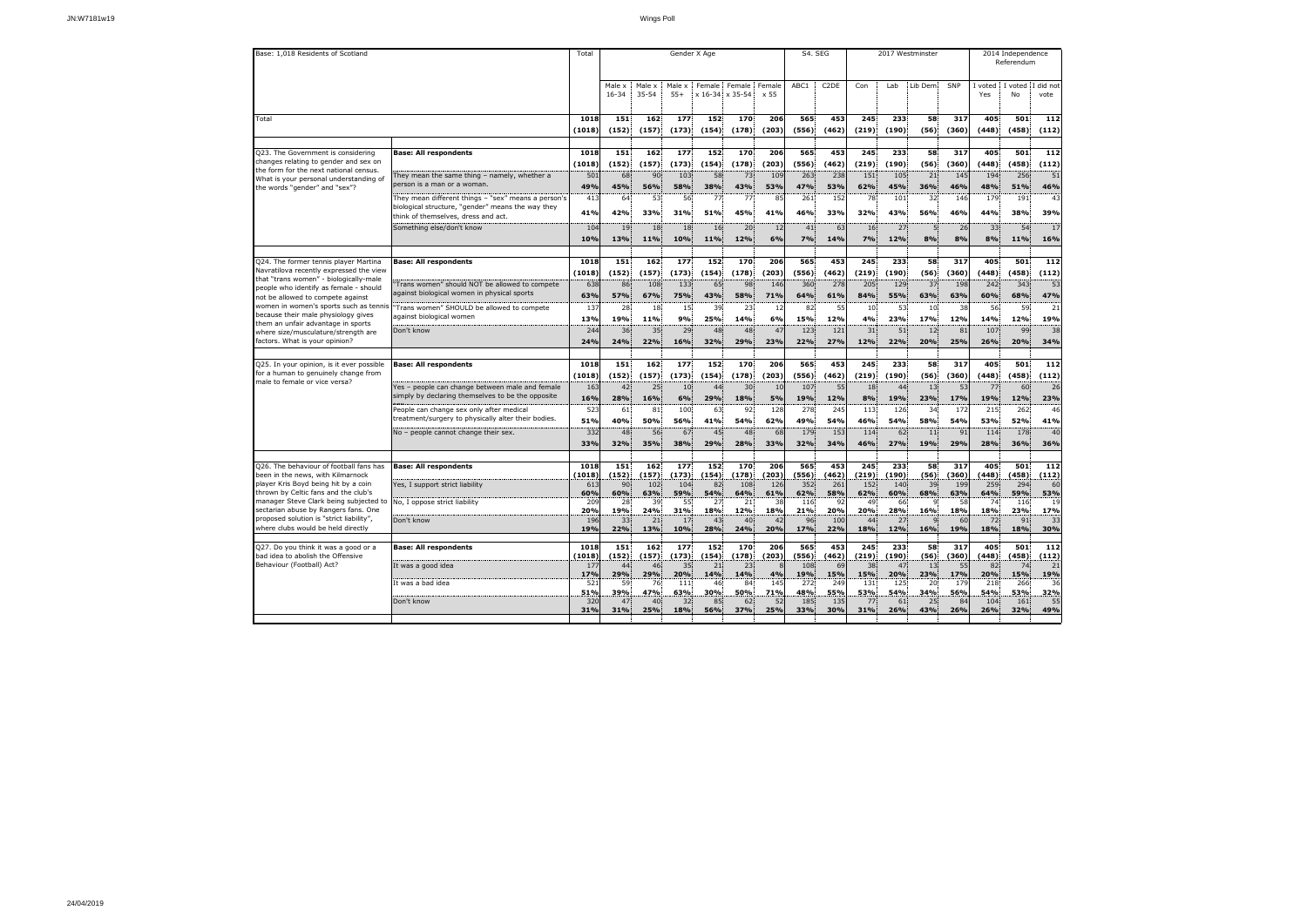| Base: 1,018 Residents of Scotland                                                                                                                                                                                                                                                                                                                                                                         |                                                                                                                                                 | Total<br>2016 Holyrood |                        |                   |                  |                   |                   | 2016 EU Referendum |                       |                 | D3. Where were you born? |                       |                  | D5. Which, if any, football club do<br>you support? |                   |                                        | D6. How would you describe your sexual<br>orientation? |                                  |                        |              |                         |  |
|-----------------------------------------------------------------------------------------------------------------------------------------------------------------------------------------------------------------------------------------------------------------------------------------------------------------------------------------------------------------------------------------------------------|-------------------------------------------------------------------------------------------------------------------------------------------------|------------------------|------------------------|-------------------|------------------|-------------------|-------------------|--------------------|-----------------------|-----------------|--------------------------|-----------------------|------------------|-----------------------------------------------------|-------------------|----------------------------------------|--------------------------------------------------------|----------------------------------|------------------------|--------------|-------------------------|--|
|                                                                                                                                                                                                                                                                                                                                                                                                           |                                                                                                                                                 |                        | Con                    | Lab               | Lib Dem          | SNP               | Remain            | Leave              | Did not<br>vote       |                 | England: Scotlan<br>d    | Elsewhe<br>re         | Celtic           | Rangers Another                                     | club              | I don't<br>support<br>any<br>$A + B -$ | exual                                                  | Heteros Gay/Les Bisexual<br>bian |                        | Other        | Prefer<br>not to<br>say |  |
| Total                                                                                                                                                                                                                                                                                                                                                                                                     |                                                                                                                                                 | 1018<br>(1018)         | 175<br>(160)           | 205<br>(175)      | 58<br>(57)       | 322<br>(356)      | 580<br>(584)      | 325<br>(322)       | 113<br>(112)          | 92<br>(139)     | 845<br>(810)             | 81<br>(69)            | 112<br>(112)     | 146<br>(136)                                        | 204<br>(201)      | 556<br>(569)                           | 924<br>(922)                                           | 36<br>(35)                       | 37<br>(39)             | 51<br>(6)    | 15<br>(16)              |  |
|                                                                                                                                                                                                                                                                                                                                                                                                           |                                                                                                                                                 |                        |                        |                   |                  |                   |                   |                    |                       |                 |                          |                       |                  |                                                     |                   |                                        |                                                        |                                  |                        |              |                         |  |
| Q23. The Government is considering<br>changes relating to gender and sex on<br>the form for the next national census.<br>What is your personal understanding of<br>the words "gender" and "sex"?                                                                                                                                                                                                          | <b>Base: All respondents</b>                                                                                                                    | 1018<br>(1018)         | 175<br>(160)           | 205<br>(175)      | 58<br>(57)       | 322<br>(356)      | 580<br>(584)      | 325<br>(322)       | 113<br>(112)          | 92<br>(139)     | 845<br>(810)             | 81<br>(69)            | 112<br>(112)     | 146<br>(136)                                        | 204<br>(201)      | 556<br>(569)                           | 924<br>(922)                                           | 36<br>(35)                       | 37<br>(39)             | 5<br>(6)     | 15<br>(16)              |  |
|                                                                                                                                                                                                                                                                                                                                                                                                           | hey mean the same thing - namely, whether a<br>person is a man or a woman.                                                                      | 501<br>49%             | 113<br>64%             | 92<br>45%         | 23<br>39%        | 155<br>48%        | 258<br>44%        | 196<br>60%         | 48<br>42%             | 42<br>46%       | 428<br>51%               | 31<br>38%             | 60<br>53%        | 74<br>51%                                           | 100<br>49%        | 268<br>48%                             | 468<br>51%                                             | 15<br>41%                        | 12 <sub>1</sub><br>32% | $\mathbf{0}$ | 47%                     |  |
|                                                                                                                                                                                                                                                                                                                                                                                                           | They mean different things - "sex" means a person's<br>biological structure, "gender" means the way they<br>think of themselves, dress and act. | 413<br>41%             | 52<br>30%              | 89<br>44%         | 29<br>49%        | 143<br>45%        | 269<br>46%        | 106<br>33%         | 37<br>33%             | 45<br>49%       | 325<br>38%               | 4<br>53%              | 45<br>40%        | 56<br>38%                                           | 82<br>40%         | 229<br>41%                             | 359<br>39%                                             | 21<br>57%                        | 22<br>60%              | 100%         | 38%                     |  |
|                                                                                                                                                                                                                                                                                                                                                                                                           | Something else/don't know                                                                                                                       | 104<br>10%             | 11<br>6%               | 24<br>12%         | 12%              | 24<br>7%          | 53<br>9%          | 23<br>7%           | 29<br>25%             | 5%              | 92<br>11%                | 9%                    | 6%               | 16<br>11%                                           | 22<br>11%         | 59<br>11%                              | 98<br>11%                                              | 3%                               | 8%                     | $\bullet$    | 15%                     |  |
|                                                                                                                                                                                                                                                                                                                                                                                                           |                                                                                                                                                 |                        |                        |                   |                  |                   |                   |                    |                       |                 |                          |                       |                  |                                                     |                   |                                        |                                                        |                                  |                        |              |                         |  |
| Q24. The former tennis player Martina<br>Navratilova recently expressed the view<br>that "trans women" - biologically-male<br>people who identify as female - should<br>not be allowed to compete against<br>women in women's sports such as tennis<br>because their male physiology gives<br>them an unfair advantage in sports<br>where size/musculature/strength are<br>factors. What is your opinion? | <b>Base: All respondents</b>                                                                                                                    | 1018<br>(1018)         | 175<br>(160)           | 205<br>(175)      | 58<br>(57)       | 322<br>(356)      | 580<br>(584)      | 325<br>(322)       | 113<br>(112)          | 92<br>(139)     | 845<br>(810)             | 81<br>(69)            | 112<br>(112)     | 146<br>(136)                                        | 204<br>(201)      | 556<br>(569)                           | 924<br>(922)                                           | 36<br>(35)                       | 37<br>(39)             | 5.<br>(6)    | 15<br>(16)              |  |
|                                                                                                                                                                                                                                                                                                                                                                                                           | Trans women" should NOT be allowed to compete<br>against biological women in physical sports                                                    | 638<br>63%             | 144<br>82%             | 123<br>60%        | 37<br>64%        | 200<br>62%        | 341<br>59%        | 248<br>76%         | 48<br>42%             | 61<br>67%       | 528<br>62%               | 48<br>60%             | 63<br>56%        | 87<br>60%                                           | 141<br>69%        | 347<br>62%                             | 596<br>64%                                             | 16<br>43%                        | 17<br>46%              | <b>17%</b>   | 54%                     |  |
|                                                                                                                                                                                                                                                                                                                                                                                                           | 'Trans women" SHOULD be allowed to compete<br>against biological women                                                                          | 137<br>13%             | 4%                     | 40<br>20%         | 15%              | 38<br>12%         | 85<br>15%         | 32<br>10%          | 1 <sup>c</sup><br>17% | 14<br>15%       | 110<br>13%               | 13<br>16%             | 21<br>19%        | 27<br>19%                                           | 20<br>10%         | 68<br>12%                              | 107<br>12%                                             | 13<br>36%                        | 11<br>31%              | 59%          | 12%                     |  |
|                                                                                                                                                                                                                                                                                                                                                                                                           | Don't know                                                                                                                                      | 244<br>24%             | 24<br>14%              | 47<br>20%         | 13<br>22%        | 84<br>26%         | 153<br>26%        | 44<br>14%          | 46<br>41%             | 17<br>19%       | 207<br>25%               | 19<br>24%             | 29<br>26%        | 31<br>21%                                           | 43<br>21%         | 14<br>25%                              | 221<br>24%                                             | 21%                              | 23%                    | 24%          | 34%                     |  |
|                                                                                                                                                                                                                                                                                                                                                                                                           |                                                                                                                                                 |                        |                        |                   |                  |                   |                   |                    |                       |                 |                          |                       |                  |                                                     |                   |                                        |                                                        |                                  |                        |              |                         |  |
| Q25. In your opinion, is it ever possible<br>for a human to genuinely change from<br>male to female or vice versa?                                                                                                                                                                                                                                                                                        | <b>Base: All respondents</b>                                                                                                                    | 1018<br>(1018)         | 175<br>(160)           | 205<br>(175)      | 58<br>(57)       | 322<br>(356)      | 580<br>(584)      | 325<br>(322)       | 113<br>(112)          | 92<br>(139)     | 845<br>(810)             | 81<br>(69)            | 112<br>(112)     | 146<br>(136)                                        | 204<br>(201)      | 556<br>(569)                           | 924<br>(922)                                           | 36<br>(35)                       | 37<br>(39)             | 5.<br>(6)    | 15<br>(16)              |  |
|                                                                                                                                                                                                                                                                                                                                                                                                           | Yes - people can change between male and female<br>simply by declaring themselves to be the opposite                                            | 163<br>16%             | 16<br>9%               | 36<br>18%         | 11<br>18%        | 52<br>16%         | 115<br>20%        | 24<br>8%           | 2 <sup>5</sup><br>21% | 15<br>16%       | 130<br>15%               | 18<br>22%             | 30<br>27%        | 27<br>19%                                           | 25<br>12%         | 80<br>14%                              | 132<br>14%                                             | 15<br>43%                        | 11<br>29%              | 59%          | 12%                     |  |
|                                                                                                                                                                                                                                                                                                                                                                                                           | People can change sex only after medical<br>treatment/surgery to physically alter their bodies.                                                 | 523<br>51%             | 77<br>44%              | 102<br>50%        | 37<br>63%        | 180<br>56%        | 297<br>51%        | 172<br>53%         | 54<br>48%             | 50<br>54%       | 436<br>52%               | 38<br>47%             | 53<br>47%        | 67<br>46%                                           | 114<br>56%        | 289<br>52%                             | 479<br>52%                                             | 17<br>46%                        | 17<br>47%              | n.           | 10<br>69%               |  |
|                                                                                                                                                                                                                                                                                                                                                                                                           | No - people cannot change their sex.                                                                                                            | 332<br>33%             | 83<br>47%              | 67<br>33%         | 11<br>19%        | 90<br>28%         | 168<br>29%        | 128<br>39%         | 35<br>31%             | 27<br>29%       | 279<br>33%               | 26<br>32%             | 30<br>27%        | 51<br>35%                                           | 65<br>32%         | 186<br>33%                             | 314<br>34%                                             | 11%                              | $\mathbf{Q}$<br>24%    | 41%          | 20%                     |  |
|                                                                                                                                                                                                                                                                                                                                                                                                           |                                                                                                                                                 |                        |                        |                   |                  |                   |                   |                    |                       |                 |                          |                       |                  |                                                     |                   |                                        |                                                        |                                  |                        |              |                         |  |
| Q26. The behaviour of football fans has<br>been in the news, with Kilmarnock<br>player Kris Boyd being hit by a coin<br>thrown by Celtic fans and the club's<br>manager Steve Clark being subjected to<br>sectarian abuse by Rangers fans. One<br>proposed solution is "strict liability",<br>where clubs would be held directly                                                                          | <b>Base: All respondents</b>                                                                                                                    | 1018<br>(1018)         | 175<br>(160)           | 205<br>(175)      | 58<br>(57)       | 322<br>(356)      | 580<br>(584)      | 325<br>(322)       | 113<br>112)           | 92<br>(139)     | 845<br>(810)             | 81<br>(69)            | 112<br>112)      | 146<br>(136)                                        | 204<br>(201)      | 556<br>(569)                           | 924<br>922)                                            | 36<br>(35)                       | 37<br>(39)             | 5<br>(6)     | 15<br>(16)              |  |
|                                                                                                                                                                                                                                                                                                                                                                                                           | Yes, I support strict liability<br>No, I oppose strict liability                                                                                | 613<br>60%<br>209      | 106<br>61%<br>39       | 119<br>58%<br>58  | 46<br>78%        | 196<br>61%<br>65  | 370<br>64%<br>114 | 186<br>57%<br>80   | 5<br>50%<br>14        | 57<br>62%<br>17 | 513<br>61%<br>176        | 42<br>52%<br>16       | 61<br>54%<br>40  | 74<br>51%<br>53                                     | 140<br>69%<br>31  | 338<br>61%<br>85                       | 554<br>60%<br>191                                      | 31<br>85%                        | 19<br>51%<br>12        | 64%          | 44%                     |  |
|                                                                                                                                                                                                                                                                                                                                                                                                           | Don't know                                                                                                                                      | 20%<br>196             | 22%<br>30 <sup>1</sup> | 28%<br>29         | 10%              | 20%<br>61         | 20%<br>96         | 25%<br>58          | 13%<br>42             | 19%<br>17       | 21%<br>156               | 20%<br>23             | 35%<br>12        | 36%<br>19                                           | 15%<br>33         | 15%<br>133                             | 21%<br>180                                             | 4%                               | 32%                    | 36%          | 19%                     |  |
|                                                                                                                                                                                                                                                                                                                                                                                                           |                                                                                                                                                 | 19%                    | 17%                    | 14%               | 11%              | 19%               | 17%               | 18%                | 37%                   | 19%             | 18%                      | 28%                   | 10%              | 13%                                                 | 16%               | 24%                                    | 19%                                                    | 12%                              | 17%                    | $\Omega$     | 37%                     |  |
| Q27. Do you think it was a good or a                                                                                                                                                                                                                                                                                                                                                                      | <b>Base: All respondents</b>                                                                                                                    | 1018                   | 175                    | 205               | 58               | 322               | 580               | 325                | 113                   | 92              | 845                      | 81                    | 112              | 146                                                 | 204               | 556                                    | 924                                                    | 36                               | 37                     | 5.           | 15                      |  |
| bad idea to abolish the Offensive<br>Behaviour (Football) Act?                                                                                                                                                                                                                                                                                                                                            | It was a good idea                                                                                                                              | 1018<br>177            | (160)<br>26            | (175)<br>47       | (57)<br>10       | (356)<br>53       | (584)<br>97       | (322)<br>65        | (112)<br>15           | (139)           | (810)<br>159             | (69)                  | (112)<br>41      | (136)<br>47                                         | (201)<br>41       | (569)<br>48                            | 922)<br>166                                            | (35)                             | (39)                   | (6)          | (16)                    |  |
|                                                                                                                                                                                                                                                                                                                                                                                                           | It was a bad idea                                                                                                                               | 17%<br>521<br>51%      | 15%<br>99<br>57%       | 23%<br>110<br>54% | 18%<br>25<br>43% | 16%<br>192<br>60% | 17%<br>310<br>53% | 20%<br>175<br>54%  | 14%<br>37<br>32%      | 9%<br>49<br>53% | 19%<br>443<br>52%        | 11%<br>28<br>35%      | 36%<br>53<br>47% | 33%<br>62<br>43%                                    | 20%<br>120<br>59% | 9%<br>286<br>51%                       | 18%<br>475<br>51%                                      | 15%<br>17<br>48%                 | 12%<br>19<br>51%       | n.<br>45%    | 8%<br>50%               |  |
|                                                                                                                                                                                                                                                                                                                                                                                                           | Don't know                                                                                                                                      | 320<br>31%             | 29%                    | 48<br>24%         | 40%              | 24%               | 173<br>30%        | 86<br>26%          | 61<br>54%             | 34<br>37%       | 242<br>29%               | 4 <sup>5</sup><br>53% | 19<br>16%        | 36<br>25%                                           | 43<br>21%         | 227<br>40%                             | 283<br>31%                                             | 37%                              | 14<br>37%              | 55%          | 42%                     |  |
|                                                                                                                                                                                                                                                                                                                                                                                                           |                                                                                                                                                 |                        |                        |                   |                  |                   |                   |                    |                       |                 |                          |                       |                  |                                                     |                   |                                        |                                                        |                                  |                        |              |                         |  |